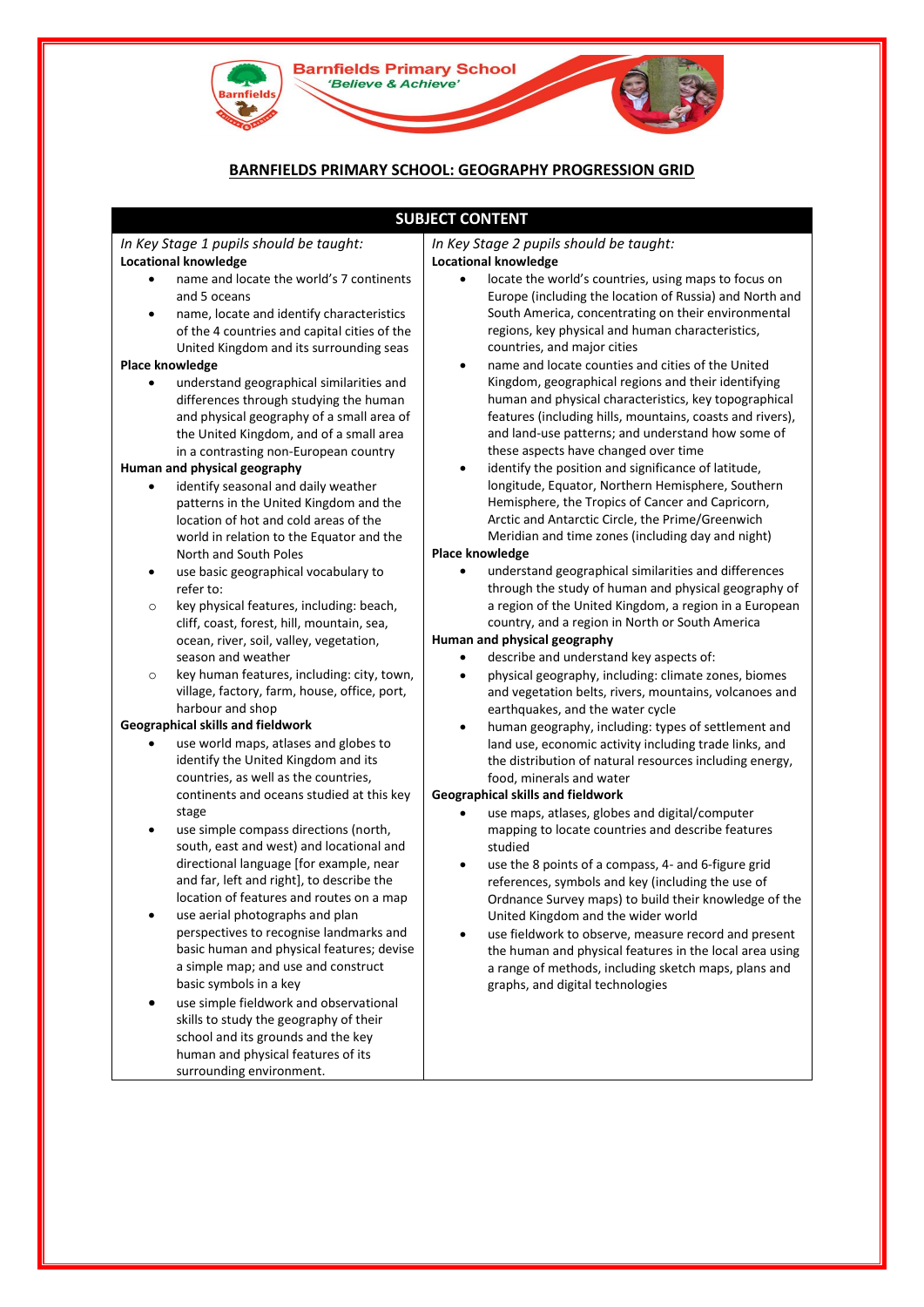

Barnfields Primary School

IQ

|                   |                                                                                                                                                                                                                                                                                                                                           | <b>Locational and Place Knowledge</b>                                                                                                                                                                                                                                                                                                                                                                                                                                                                                                                                                                                                                                                                                                                                                                                                                                         |
|-------------------|-------------------------------------------------------------------------------------------------------------------------------------------------------------------------------------------------------------------------------------------------------------------------------------------------------------------------------------------|-------------------------------------------------------------------------------------------------------------------------------------------------------------------------------------------------------------------------------------------------------------------------------------------------------------------------------------------------------------------------------------------------------------------------------------------------------------------------------------------------------------------------------------------------------------------------------------------------------------------------------------------------------------------------------------------------------------------------------------------------------------------------------------------------------------------------------------------------------------------------------|
|                   | <b>Breath of Study</b>                                                                                                                                                                                                                                                                                                                    | <b>Skills</b>                                                                                                                                                                                                                                                                                                                                                                                                                                                                                                                                                                                                                                                                                                                                                                                                                                                                 |
| Year 1            | Name and locate the world's 7<br>continents and 5 oceans,<br>understanding the terms 'continent'<br>and 'sea'.<br>Understand that a world map shows                                                                                                                                                                                       | Use maps and a globe to identify the continents and oceans and<br>understand that both a map and a globe show the same thing.<br>Locate the continents on a paper map.<br>Use simple compass directions (North, South, East and West) to<br>describe the location of features on a map.                                                                                                                                                                                                                                                                                                                                                                                                                                                                                                                                                                                       |
|                   | all the countries in the world.<br>Identify the UK and the countries<br>where members of the class come<br>from.<br>Understand the geographical<br>similarities and differences through<br>studying the human and physical<br>geography of a small area of the UK<br>and of a small area in a contrasting<br>non-European country (Kenya) | Locate Kenya on a map.<br>Study pictures/videos of a locality and ask geographical questions<br>e.g. What is it like to live in this place? How is this place different to<br>where I live?<br>Express own views about a place, people and environment.<br>Draw and label pictures to show how places are different.                                                                                                                                                                                                                                                                                                                                                                                                                                                                                                                                                          |
| Year 2            | Name, locate and identify the<br>characteristics of the 4 countries and<br>capital cities of the UK.<br>Understand the geographical<br>similarities and differences through<br>studying the human and physical<br>geography of a small area of the UK<br>and of a small area in a contrasting<br>non-European country.                    | Use maps and globes to locate the UK.<br>Be able to identify the 4 countries and label the capital cities.<br>Explain the purpose of a capital city and form opinions on how this<br>affects population size.<br>Study pictures/videos of two differing localities, one in the UK and<br>one in a contrasting on European country, and ask geographical<br>questions e.g. What is it like to live in this place? How is this place<br>different to where I live? How is the weather different? How are<br>lifestyles different?<br>Study pictures of the localities in the past and in the present and ask<br>'How has it changed?'<br>Draw pictures to show how places are different and write<br>comparatively to show the difference.<br>Express own views about a place, people and environment.<br>Give detailed reasons to support own likes, dislikes and preferences. |
| Year <sub>3</sub> | Use maps, atlases, globes and<br>digital/computer mapping (Google<br>Earth) to locate the countries of<br>Europe, including Russia.                                                                                                                                                                                                       | Build on prior knowledge of UK regions by using maps to locate<br>countries of Europe.<br>Study maps to make assumptions about the different areas of<br>Europe e.g. using map keys to identify mountainous areas, urban<br>areas.                                                                                                                                                                                                                                                                                                                                                                                                                                                                                                                                                                                                                                            |
|                   | Look at the environmental regions of<br>Europe (different areas defined by<br>their environmental conditions, such<br>as climate, landforms, soil etc.).<br>Identify the key physical and human<br>characteristics, countries and major<br>cities e.g. rivers, mountains, capitals,<br>landmarks.                                         | Identify hilliest areas and flattest areas as well as decide which rivers<br>they think are the largest.<br>Study some pictures of different parts of Europe (e.g. top of a<br>mountain, on the banks of a river, on a farm. Make reasoned<br>judgements about where the pictures are taken and defend e.g. a<br>mountain top may be in France because there is a large mountain<br>range there.<br>Match key landmarks to the country and make suggestions as to<br>how landmarks affect a country (tourism, economy etc.). Relate to UK<br>landmarks.                                                                                                                                                                                                                                                                                                                       |
|                   | Know the position and significance of<br>the Equator, the Tropic of Cancer and<br>the Tropic of Capricorn.                                                                                                                                                                                                                                | Use the language of 'north', 'south', 'east', 'west' to relate countries<br>to each other.<br>Using maps, locate the Equator, the Tropics of Cancer and Capricorn.<br>Consider the countries and climates that surround these lines and<br>discuss the relationships between these and the countries.<br>Critically study photographs - do they think these were taken close<br>to the Equator or further away.                                                                                                                                                                                                                                                                                                                                                                                                                                                               |
|                   | A focus on biomes: A biome is a large<br>region of Earth that has a certain<br>climate and certain types of living<br>things. The main types are: Tundra,                                                                                                                                                                                 | Understand the term 'biome'.<br>Use knowledge of this term to make suggestions for places in the<br>world that may be biomes.                                                                                                                                                                                                                                                                                                                                                                                                                                                                                                                                                                                                                                                                                                                                                 |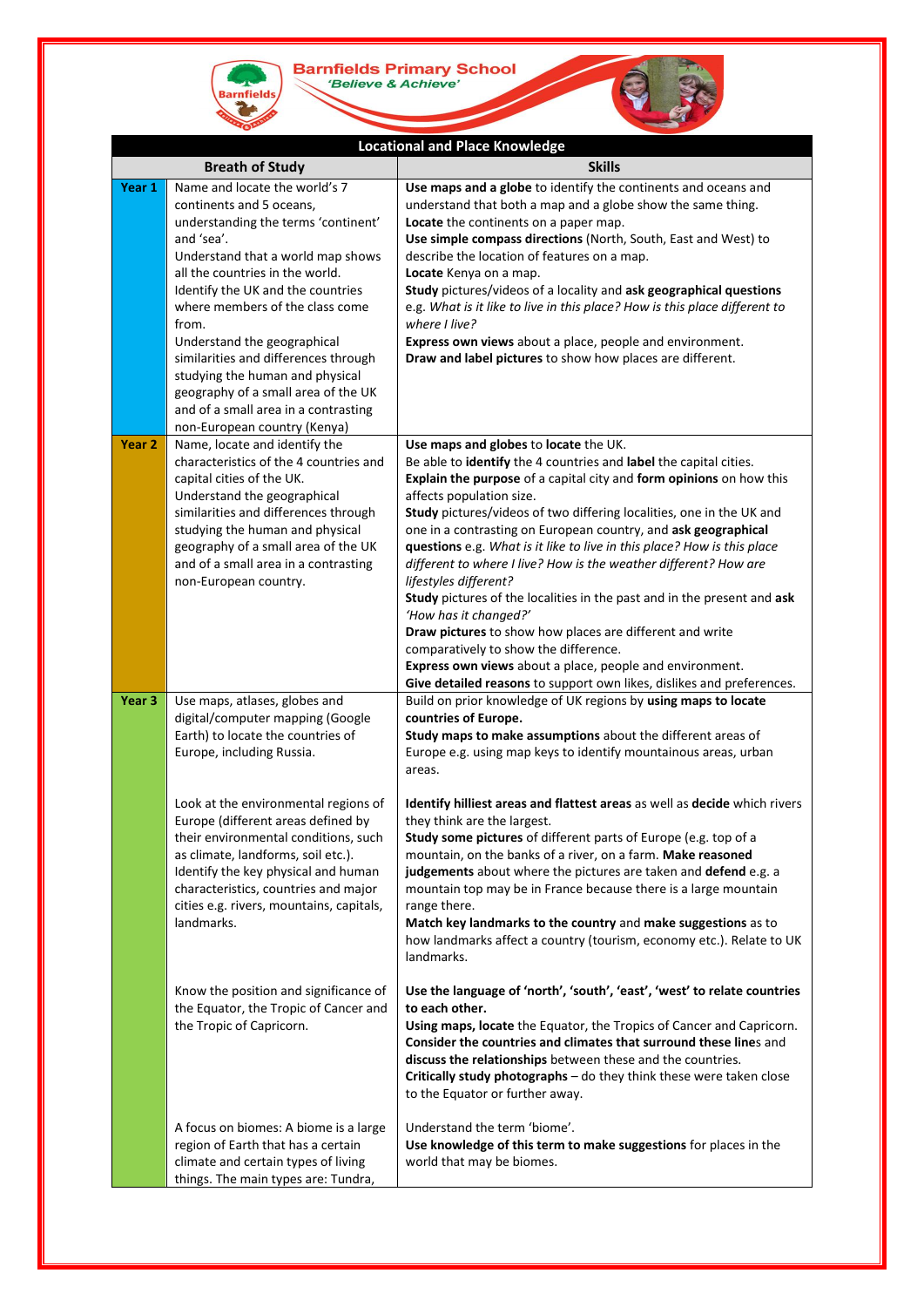| <b>Barnfields Primary School</b><br>'Believe & Achieve' |                                                                                                                                                                                                                                                        |                                                                                                                                                                                                                                                                                                                                                                                                                                                                                                                                                                                                                                                                                                                                                                                                                                                                                                                                                                                                                                                                                                                                                                                                                                                                                                                                                                                                                |
|---------------------------------------------------------|--------------------------------------------------------------------------------------------------------------------------------------------------------------------------------------------------------------------------------------------------------|----------------------------------------------------------------------------------------------------------------------------------------------------------------------------------------------------------------------------------------------------------------------------------------------------------------------------------------------------------------------------------------------------------------------------------------------------------------------------------------------------------------------------------------------------------------------------------------------------------------------------------------------------------------------------------------------------------------------------------------------------------------------------------------------------------------------------------------------------------------------------------------------------------------------------------------------------------------------------------------------------------------------------------------------------------------------------------------------------------------------------------------------------------------------------------------------------------------------------------------------------------------------------------------------------------------------------------------------------------------------------------------------------------------|
|                                                         |                                                                                                                                                                                                                                                        |                                                                                                                                                                                                                                                                                                                                                                                                                                                                                                                                                                                                                                                                                                                                                                                                                                                                                                                                                                                                                                                                                                                                                                                                                                                                                                                                                                                                                |
|                                                         |                                                                                                                                                                                                                                                        |                                                                                                                                                                                                                                                                                                                                                                                                                                                                                                                                                                                                                                                                                                                                                                                                                                                                                                                                                                                                                                                                                                                                                                                                                                                                                                                                                                                                                |
|                                                         | Desert, Grassland, and Tropical Rain<br>Forest. Identify where some of these<br>are on the world map.                                                                                                                                                  | Once the children are aware that the main types are tundra, desert,<br>grassland and rain forest, children to use maps to locate areas they<br>think may be biomes e.g. very green areas could be rainforests, flat<br>pale ones could be deserts etc. Defend reasoning using knowledge of<br>maps.<br>Use maps, globes and Google Earth to identify the continent of South<br>America. Looking at a map of climate zones, children to use prior<br>knowledge of the world to identify the climate they think may exist in<br>different parts of South America.<br>Identify and mark on a map the different countries of South America.<br>Identify the major cities and consider how they differ to other<br>regions in the country.<br>Looking at photographs, children to compare and contrast two<br>differing regions e.g. rich/poor Brazil, hilly/icy Argentina.<br>Using photographs, children to make connections between South<br>America and the UK.<br>Locate the mountain ranges, rivers and oceans.<br>Consider how the location of these geographical features has<br>shaped life. Refer to UK e.g. London and the Thames/Lake District.<br>Understand how geographical features are marked on a map. Using<br>this knowledge, children to study world maps to identify other major<br>cities, hilly areas, rivers etc.<br>Ask geographical questions e.g. Are there any links? (big cities near |
|                                                         | While studying the Amazon<br>rainforest, spend two lessons using<br>maps, atlases, globes and<br>digital/computer mapping (Google<br>Earth) to locate the countries,<br>mountain ranges, capitals, rivers and<br>oceans of South America.              | rivers, less populated areas near hilly ones etc.).<br>Focus on Amazon rainforest - identify the climate, the habitats, the<br>plant and animal types and how people live in the rainforest. Study<br>life in the Amazon rainforest through primary sources -<br>recounts/photographs, and ask questions, make comparisons to life<br>in the UK and consider how life in the UK may be similar.<br>Discuss how the rainforest may be linked to us e.g. trade.<br>Locate other rainforests using Google earth and maps, identifying<br>patterns in their location.                                                                                                                                                                                                                                                                                                                                                                                                                                                                                                                                                                                                                                                                                                                                                                                                                                              |
| Year 4                                                  | Understand the difference between<br>the Northern and Southern<br>hemisphere.                                                                                                                                                                          | Identify the different hemispheres on a map.<br>Use the compass points N, NE, E, SE, S, SW, W, and NW to direct and<br>locate using a compass.<br>Locate and label different countries/continents in the Northern and<br>Southern hemisphere.<br>Raise questions about the different hemispheres and make<br>predictions on how they think life will be different in the two<br>hemispheres.                                                                                                                                                                                                                                                                                                                                                                                                                                                                                                                                                                                                                                                                                                                                                                                                                                                                                                                                                                                                                   |
|                                                         | Compare a region of the UK with a<br>volcanic region. Identify similarities<br>and differences between this region<br>and a region of the UK.<br>In Science, when looking at night and<br>day, look at the Prime/Greenwich<br>Meridian and time zones. | Look at maps, pictures and other sources to identify similarities and<br>differences between a UK region and a volcanic region.<br>Compare physical and human features, draw conclusions, pose<br>questions and use prior knowledge of map reading.<br>Identify main trade and economy in a volcanic region and compare to<br>region of the UK.<br>Look at settlements, particularly in relation to the volcanoes $-$ what<br>conclusions can be drawn?<br>Analyse evidence and draw conclusions e.g. make comparisons<br>between locations using photos/pictures, temperatures in different<br>locations and population numbers.                                                                                                                                                                                                                                                                                                                                                                                                                                                                                                                                                                                                                                                                                                                                                                              |
| Year 5                                                  | Use maps, atlases, globes and<br>digital/computer mapping (Google<br>Earth) to locate the countries of<br>another continent.                                                                                                                           | Confidently use maps, globes and Google Earth.<br>Use atlases/maps to describe and locate places using 4 figure grid<br>references.<br>Locate the Equator on a map, atlas and globe and draw conclusions<br>about the climates of countries on the Equator and on the tropics.                                                                                                                                                                                                                                                                                                                                                                                                                                                                                                                                                                                                                                                                                                                                                                                                                                                                                                                                                                                                                                                                                                                                 |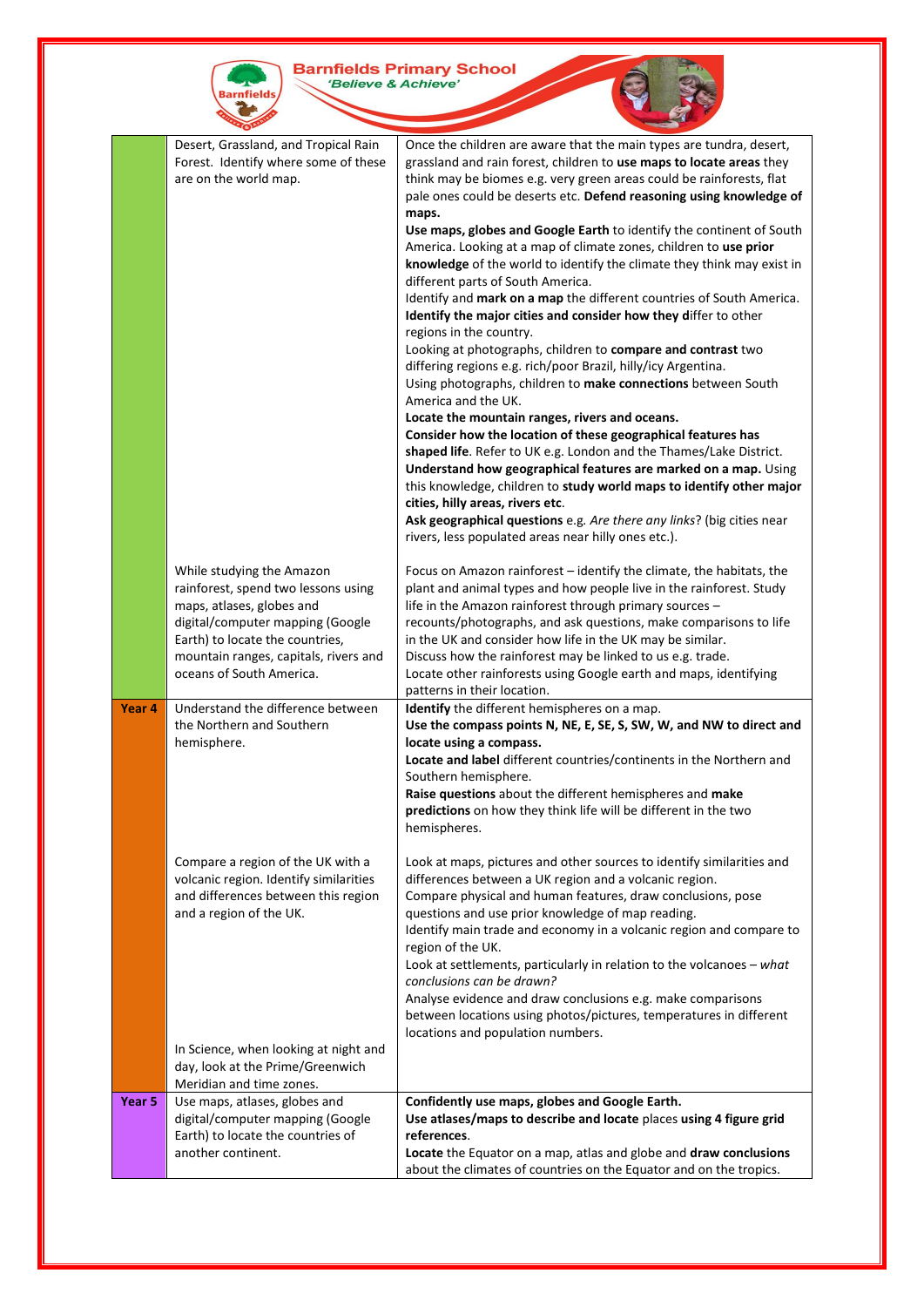

**Barnfields Primary School** 'Believe & Achieve'

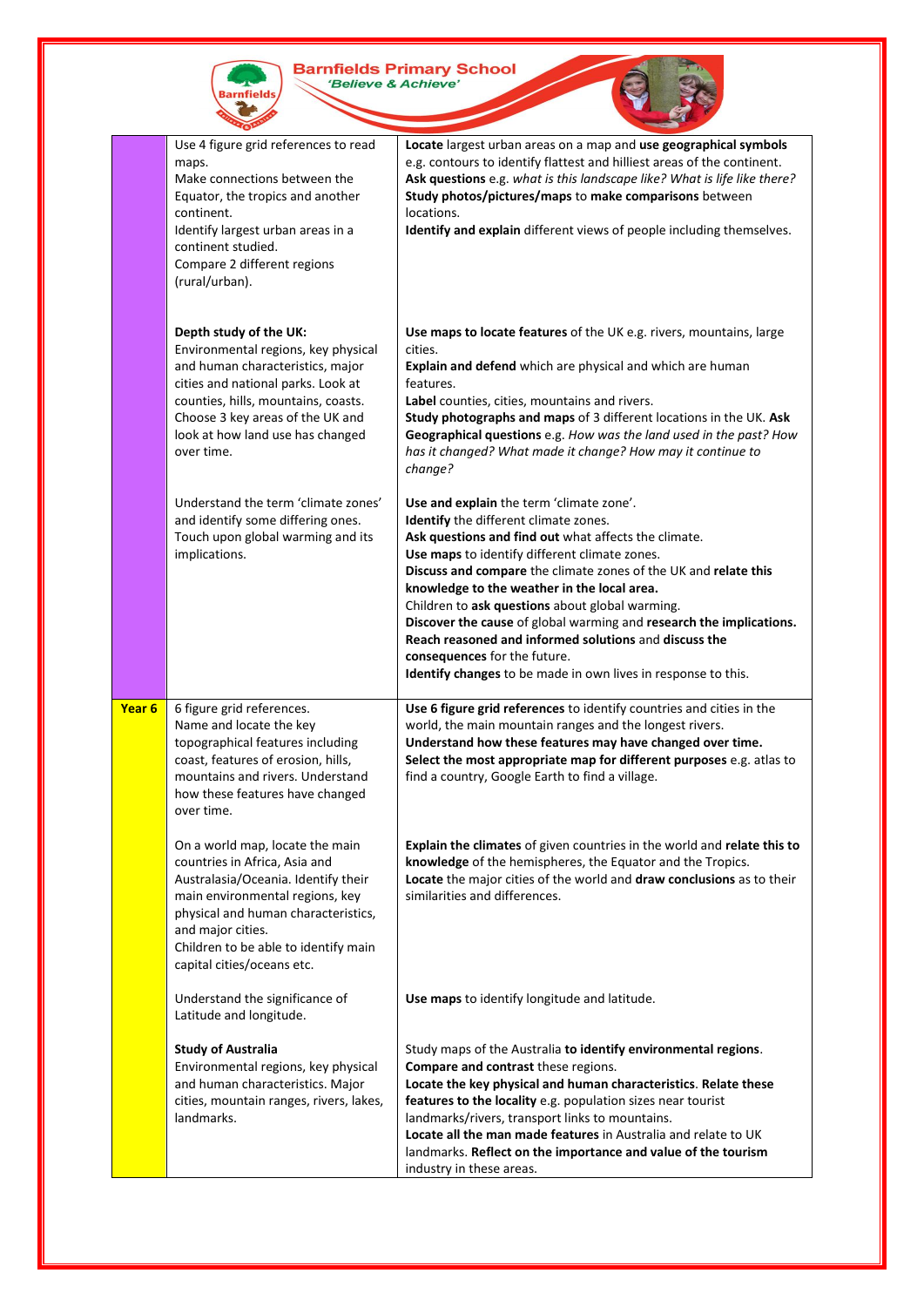

| <b>Human and Physical Geography</b> |                                                                                                                                  |                                                                                                                                                                                                                                                                                                                                                                                                                                                 |
|-------------------------------------|----------------------------------------------------------------------------------------------------------------------------------|-------------------------------------------------------------------------------------------------------------------------------------------------------------------------------------------------------------------------------------------------------------------------------------------------------------------------------------------------------------------------------------------------------------------------------------------------|
| <b>Breath of Study</b>              |                                                                                                                                  | <b>Skills</b>                                                                                                                                                                                                                                                                                                                                                                                                                                   |
| Year<br>1                           | Identify the human and physical<br>features of the two localities studied.                                                       | Use basic geographical vocab to refer to key physical features<br>including: beach, coast, forest, mountain, sea, river, season: weather.<br>Use basic geographical vocab to refer to key human features,<br>including: city, town, village, factory, farm, house and shop.<br>Be able to verbalise and write about similarities and differences<br>between the features of the two localities.<br>Ask questions about the weather and seasons. |
|                                     | Identify seasonal and daily weather<br>patterns in the UK.                                                                       | <b>Observe and record</b> e.g. draw pictures of the weather at different<br>times of the year or keep a record of how many times it rains in a<br>week in the winter and a week in the summer.<br>Express opinions about the seasons and relate the changes to<br>changes in clothing and activities e.g. winter = coat, summer = t-shirts.                                                                                                     |
| Year<br>2                           | Identify the location of hot and cold<br>areas in the world in relation to the<br>Equator and the North and South Poles.         | Use both maps and globes; identify the coldest places in the world $-$<br>The North and South pole, related to their study of the Arctic. Make<br>predictions about where the hottest places in the world are.<br>Children to identify the Equator and locate the places on the Equator<br>that are the hottest.                                                                                                                                |
|                                     | Identify the human and physical<br>features of the two localities studied.                                                       | Use basic geographical vocab to refer to key physical features,<br>including: beach, cliff, coast, forest, hill, mountain, sea, ocean, river,<br>soil, valley, vegetation, season and weather.<br>Use basic geographical vocab to refer to key human features,<br>including city, town, village, factory, farm, house, office, port, harbour<br>and shop.                                                                                       |
| Year<br>3                           | Study how human Geography has<br>changed over time (These can all be<br>covered in one or two lessons of each<br>history topic). | Ask, research and explain the following questions: Why did the stone<br>age civilization, the iron age settlers choose to settle where they did?<br>What were their settlements like? How did they use the land and how<br>has land use changed today? What was Celtic and Roman<br>Staffordshire like? How did they trade? How is that different today?                                                                                        |
| Year                                | Whilst studying history, Why did the                                                                                             | Relate land use and trade to settlements.<br>Look at pictures and labelled diagrams of different historical                                                                                                                                                                                                                                                                                                                                     |
| 4                                   | Anglo Saxons and the Vikings choose to                                                                                           | settlements over time.                                                                                                                                                                                                                                                                                                                                                                                                                          |
|                                     | settle where they did? What were their                                                                                           | Produce own pictures and labelled diagrams.                                                                                                                                                                                                                                                                                                                                                                                                     |
|                                     | settlements like? How did they use the<br>land and how has land use changed                                                      | Ask and answer questions through own knowledge and self-<br>conducted research: What resources were used? Why were they                                                                                                                                                                                                                                                                                                                         |
|                                     | today? What was Anglo Saxon                                                                                                      | used? Why were their settlements so different? What tools were                                                                                                                                                                                                                                                                                                                                                                                  |
|                                     | Staffordshire like? How did they trade?                                                                                          | available? What was the purpose of the settlements?                                                                                                                                                                                                                                                                                                                                                                                             |
|                                     | How is that different today?                                                                                                     | Study maps of Anglo Saxon and Roman settlements. Draw<br>conclusions about the location of the settlements based on prior                                                                                                                                                                                                                                                                                                                       |
|                                     |                                                                                                                                  | knowledge. Compare with current maps and make suggestions about                                                                                                                                                                                                                                                                                                                                                                                 |
|                                     |                                                                                                                                  | change.                                                                                                                                                                                                                                                                                                                                                                                                                                         |
|                                     |                                                                                                                                  | Study how land in the local area was used during the historical<br>periods studied. Look at land use in the same area today and consider                                                                                                                                                                                                                                                                                                        |
|                                     |                                                                                                                                  | how and why this has changed.                                                                                                                                                                                                                                                                                                                                                                                                                   |
|                                     |                                                                                                                                  | Identify main economies in the immediate area. Compare with trade<br>in the past. Why has this changed?                                                                                                                                                                                                                                                                                                                                         |
|                                     | Study of volcanoes - causes, effects                                                                                             | Locate places in the world where volcanoes occur.                                                                                                                                                                                                                                                                                                                                                                                               |
|                                     | etc. Do a short study of the Pacific Ring<br>of Fire and compare to a volcanic                                                   | Understand and be able to communicate in different ways the cause<br>of volcanoes and the process that occurs before a volcano erupts.                                                                                                                                                                                                                                                                                                          |
|                                     | region.                                                                                                                          | Draw diagrams, produce writing and use the correct vocabulary for                                                                                                                                                                                                                                                                                                                                                                               |
|                                     |                                                                                                                                  | each stage of the process of volcanic eruption.<br>Ask and answer questions about the effects of volcanoes.                                                                                                                                                                                                                                                                                                                                     |
|                                     |                                                                                                                                  | Discuss how volcanoes affect human life e.g. settlements and spatial                                                                                                                                                                                                                                                                                                                                                                            |
|                                     |                                                                                                                                  | variation.                                                                                                                                                                                                                                                                                                                                                                                                                                      |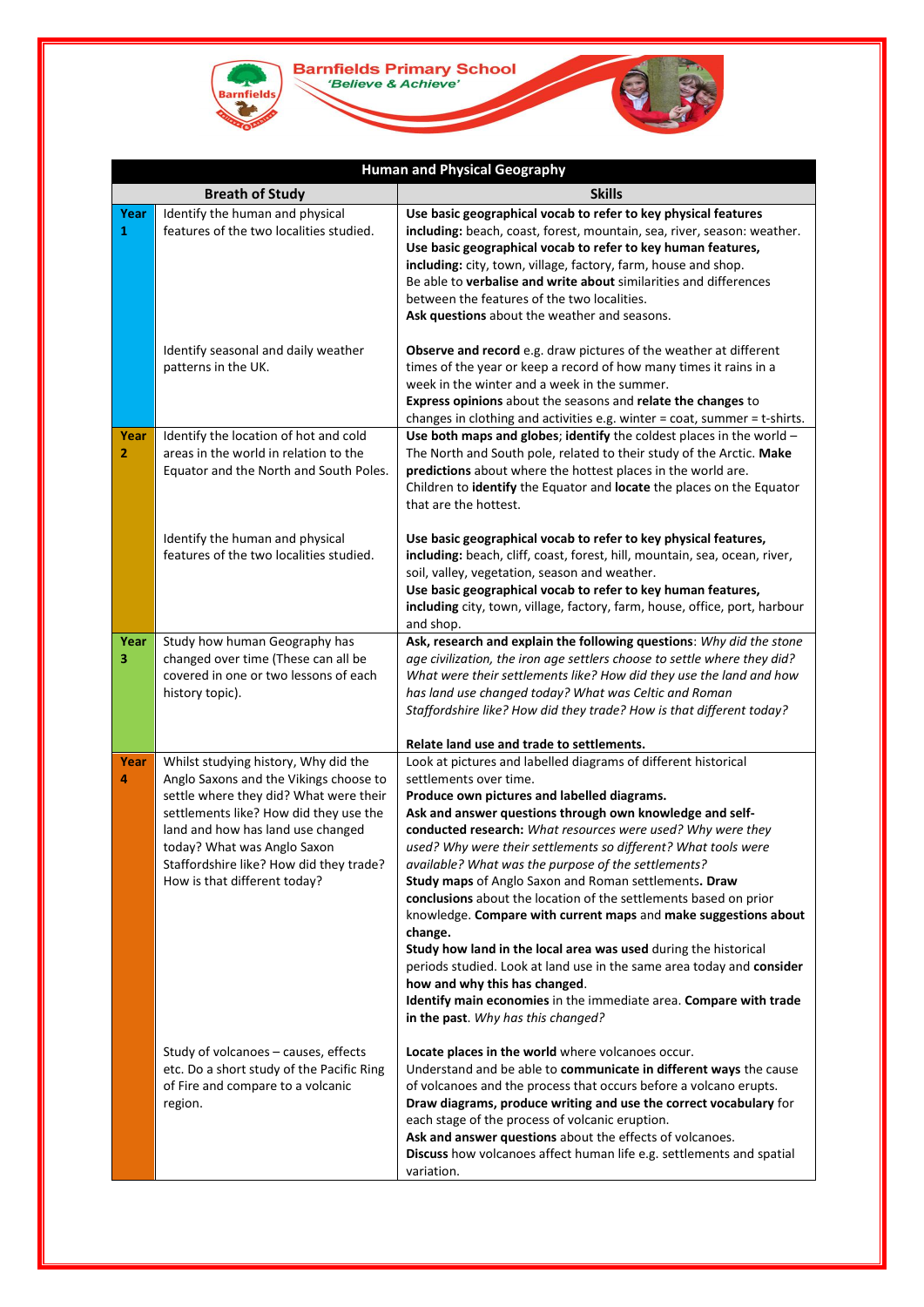

Barnfields Primary School

C

| Year<br>5. | Rivers and the water cycle including<br>transpiration                                                                                                                    | Use the language of rivers e.g. erosion, deposition, transportation.<br>Explain and present the process of rivers.<br>Compare how river use has changed over time and research the<br><b>impact</b> on trade in history.<br>Research and discuss how water affects the environment, settlement,<br>environmental change and sustainability.                                                                                                                                                                                                                                                                                          |
|------------|--------------------------------------------------------------------------------------------------------------------------------------------------------------------------|--------------------------------------------------------------------------------------------------------------------------------------------------------------------------------------------------------------------------------------------------------------------------------------------------------------------------------------------------------------------------------------------------------------------------------------------------------------------------------------------------------------------------------------------------------------------------------------------------------------------------------------|
|            | Human geography including trade<br>between UK and Europe and ROW.<br>Fair/unfair distribution of resources<br>(Fairtrade).                                               | Identify trade links around the world based on a few chosen items<br>e.g. coffee, chocolate, bananas.<br><b>Discover</b> where food comes from.<br>Discuss and debate fair trade.<br>Investigate the facts and join in a reasoned discussion.<br>Generate solutions and promote ethically sound trade.                                                                                                                                                                                                                                                                                                                               |
|            | During the Victorian times, how was<br>the land used, what was the main<br>economy in Staffordshire and what<br>were the trade links? How does this<br>compare to today? | Study maps and pictures of Victorian Stafford. Compare and contrast<br>photos and maps from today.<br>Discuss land use and draw conclusions about the reasons for this<br>based on the human inhabitants and changing needs.<br>Explain and present the differences between Victorian Stafford and<br>present day Stafford.<br>Reflect on the impact trade has on an area and generate ideas for<br>cause and effect.                                                                                                                                                                                                                |
| Year<br>6  | Earthquakes/natural disasters - floods,<br>tsunamis                                                                                                                      | Describe and explain the processes that cause natural disasters.<br>Draw conclusions about the impact of natural disasters through the<br>study of photographs, population numbers and other primary sources.                                                                                                                                                                                                                                                                                                                                                                                                                        |
|            | Study of Staffordshire land and<br>settlements pre and post war<br>compared to modern day.                                                                               | Study photographs, aerial photographs and maps of Morden pre-<br>war, post war and present day.<br>Compare maps and aerial photographs.<br>Make comparisons and reflect on the reasons for the differences.<br>Study population numbers throughout the course of WWII and reflect<br>on the reasons for changes.<br>Study pictures of land use during these three periods. Draw<br>conclusions and develop informed reasons for the changes.<br>Study one key building in the locality during the three periods (e.g.<br>hospital) and reflect on the changes.<br>Look at maps on different scales and calculate scales on own maps. |
|            | British Trade.<br>Distribution of natural resources.                                                                                                                     | Research and present Britain's export trade.<br>Ask and answer the following geographical questions: What are our<br>main export businesses? Which countries do we trade with most?<br>What may be the reasons for this? Why do we need to import from<br>elsewhere? Where does Britain lead industry? Where does it not?<br>What conclusions can be drawn?                                                                                                                                                                                                                                                                          |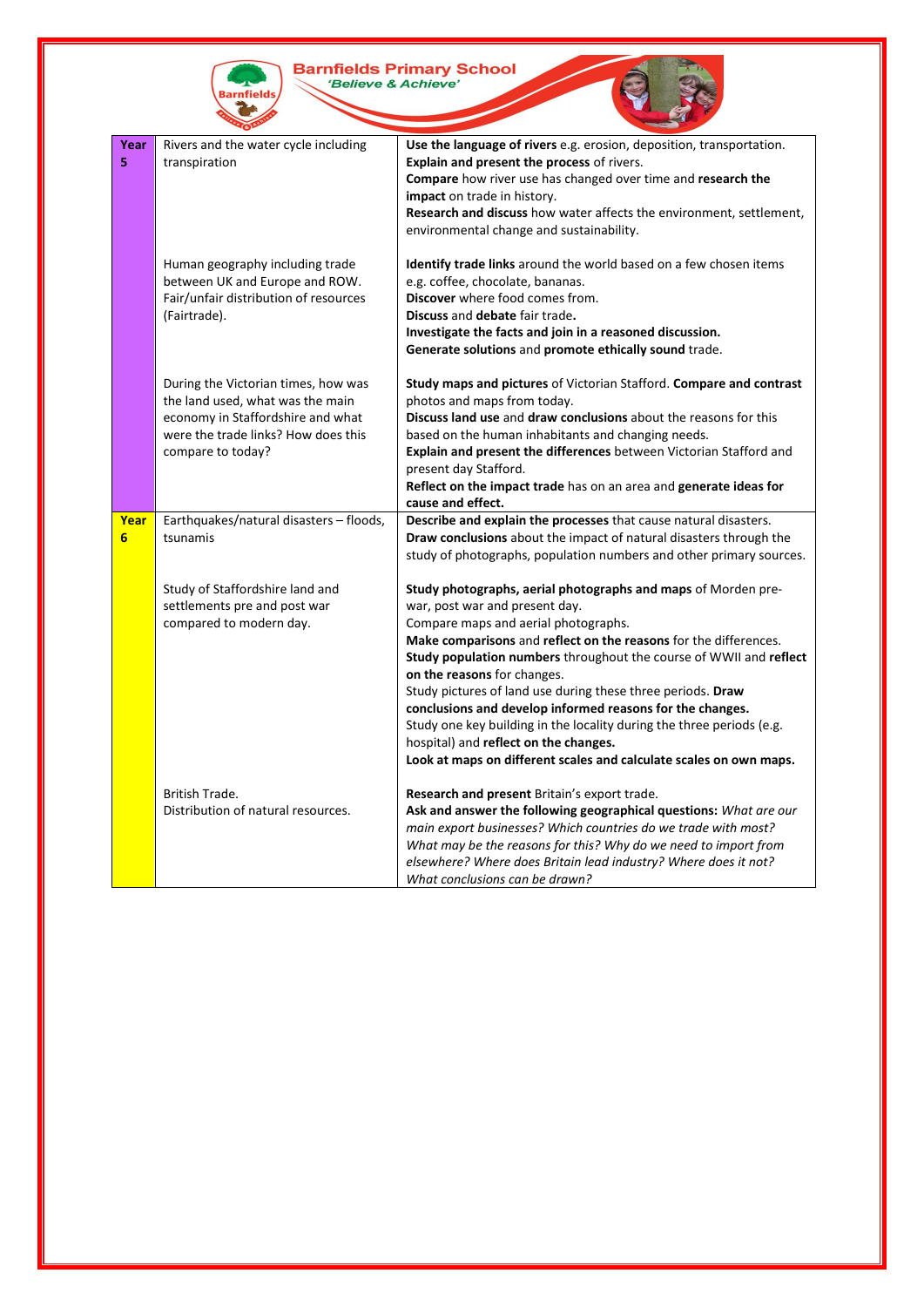

| <b>Fieldwork</b>       |                                                                                                                                                                                                                                                                       |                                                                                                                                                                                                                                                                                                                                                                                                                                                                                                                                                                                                                                                                                                                                                                     |
|------------------------|-----------------------------------------------------------------------------------------------------------------------------------------------------------------------------------------------------------------------------------------------------------------------|---------------------------------------------------------------------------------------------------------------------------------------------------------------------------------------------------------------------------------------------------------------------------------------------------------------------------------------------------------------------------------------------------------------------------------------------------------------------------------------------------------------------------------------------------------------------------------------------------------------------------------------------------------------------------------------------------------------------------------------------------------------------|
| <b>Breath of Study</b> |                                                                                                                                                                                                                                                                       | <b>Skills</b>                                                                                                                                                                                                                                                                                                                                                                                                                                                                                                                                                                                                                                                                                                                                                       |
| Year<br>$\mathbf{1}$   | Use simple fieldwork and<br>observational skills to study the<br>geography of their school and its<br>grounds and the key human and<br>physical features of its surrounding<br>environment e.g. note taking,<br>videoing, data collection, sketches,<br>observations. | Observe and record information about the local area e.g. how many<br>shops there are near the school, how many bus stops are there close<br>to the school.<br>Children to take photos of interesting things in the local area and<br>explain what the photos show.<br>On a walk in the local area, children to pick things up e.g. a stick,<br>stone, leaf etc. and use them to create memory maps to show the<br>journey.<br>Study aerial photographs of the school and label it with key features<br>e.g. school, church, park, and shops.<br>Look at a simple map of the local area and identify the things they<br>know and have seen.<br>Make a simple map.<br>Create an aerial map of the school/local area as a class by using<br>different sized blocks.    |
| Year<br>2              | Fieldwork to develop knowledge and<br>understanding of the school and local<br>area.                                                                                                                                                                                  | Study maps and aerial photographs and use simple compass<br>directions (North, South, East and West) and locational and<br>directional language to describe the location of features and routes<br>on a map.<br>Draw own maps of the local area; use and construct basic symbols in<br>a key.                                                                                                                                                                                                                                                                                                                                                                                                                                                                       |
|                        | Use simple fieldwork and<br>observational skills to study the<br>geography of their school and its<br>grounds and the key human and<br>physical features of its surrounding<br>environment.                                                                           | Observe and record the features around the school e.g. the different<br>types of plants, the animals seen by the river compared to the animals<br>seen on the road, the different amounts of traffic Radford Bank<br>roundabout compared to the school road.<br>Children to make suggestions for the cause of the differences.<br>Communicate findings in different ways e.g. reports, graphs,<br>sketches, diagrams, pictures.<br>Children make sketches/notes of their trip to school/trip to the River<br>Penk and then create a map to direct others which uses a key and<br>includes the main physical and human features.                                                                                                                                     |
| Year<br>3              | Understand the 8 compass points and<br>use them to explain/identify points on<br>a map.                                                                                                                                                                               | Use locational language to describe the location of points on a map of<br>the school/local area.                                                                                                                                                                                                                                                                                                                                                                                                                                                                                                                                                                                                                                                                    |
|                        | Fieldwork project                                                                                                                                                                                                                                                     | Tell the children some visitors are coming to visit the area in which you<br>live, which includes a tour around the school building and grounds. Plan<br>a tour of the school, which includes a map/ plan of the school and the<br>main geographical features you would see identified, with a key.<br>Take digital photographs of the main features of the school and plot<br>them on to a map to show the route round the school, using<br>coordinates to show where these key features are<br>Undertake environmental surveys of the school grounds - litter, noise,<br>likes/ dislikes, areas for improvement<br>Make an aerial plan/map of the school, drawing round different sized<br>blocks (moved on from year 1 collective aerial planning using blocks). |
| Year<br>4              | Children begin to experiment with and<br>understand 4 figure grid references on<br>maps.                                                                                                                                                                              | Design questions and studies to conduct in the local area.<br>Identify local features on a map and begin to experiment with four<br>figure grid references, using them to locate and describe local<br>features.                                                                                                                                                                                                                                                                                                                                                                                                                                                                                                                                                    |
|                        | Fieldwork study<br>Survey the use of land in the<br>immediate locality of the school e.g.<br>Cannock Chase. Compare the land-use                                                                                                                                      | Undertake surveys.<br>Conduct investigations.<br>Classify buildings.                                                                                                                                                                                                                                                                                                                                                                                                                                                                                                                                                                                                                                                                                                |